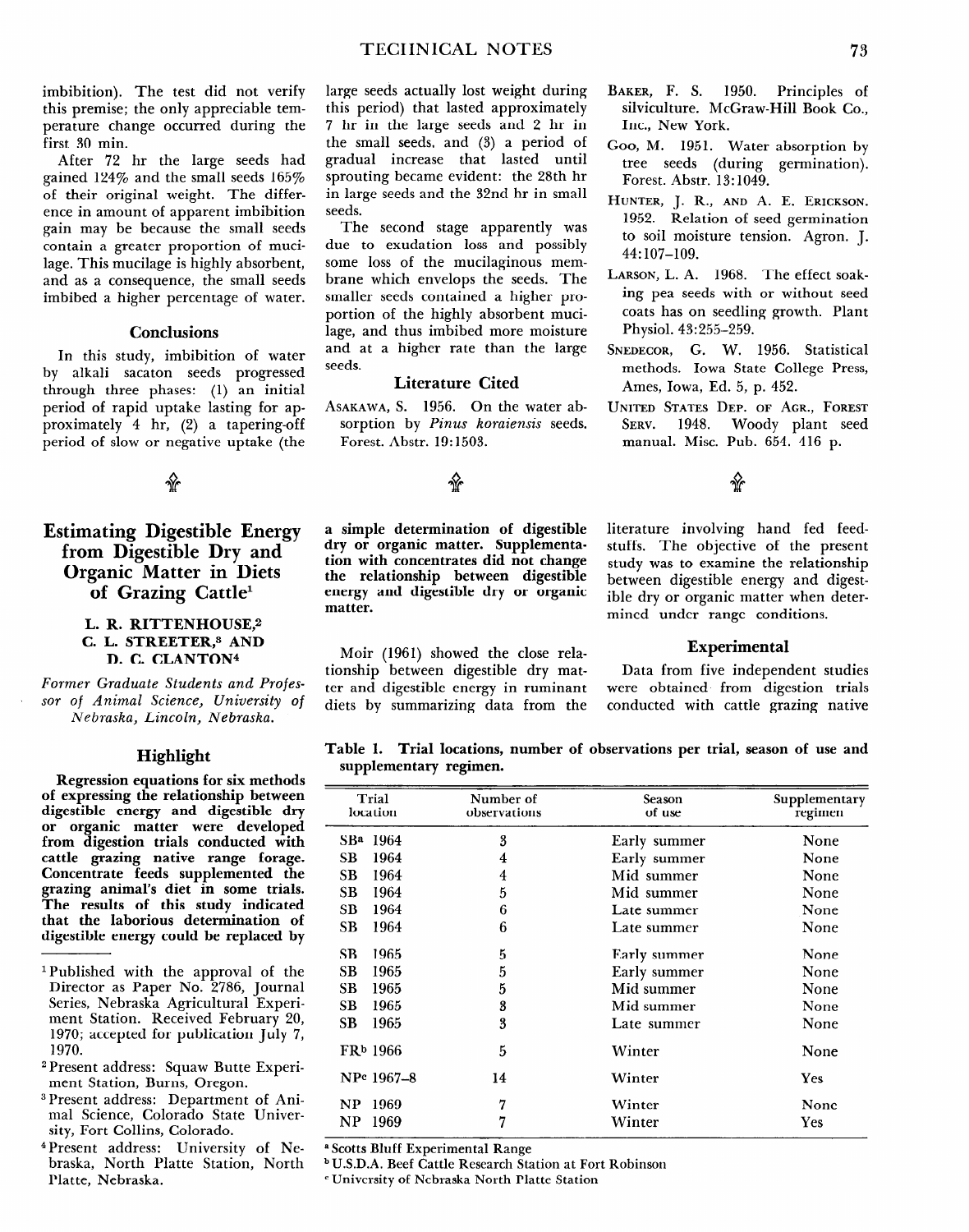**Table 2.** Estimated linear regression parameters, using the model  $y = a + bX$ , **with their respective standard errors and the estimated standard error of**  estimate  $(s_{y \rvert y})$  and coefficients of determination  $(r^2)$ .

|                       | Regression parameter |                   |                                   |       |  |
|-----------------------|----------------------|-------------------|-----------------------------------|-------|--|
| Comparison            | a                    | b                 | $S_{\mathbf{v} \cdot \mathbf{x}}$ | $r^2$ |  |
| DE vs DMD             | $0.54 \pm 1.41$      | $1.02 + 0.03$     | 2.32                              | .939  |  |
| DE vs OMD             | $-8.13 \pm 1.06$     | $1.07 + 0.02$     | 1.51                              | .956  |  |
| Kcal $DE/g$ DM vs DMD | $0.18 \pm 0.07$      | $0.038 \pm 0.001$ | 0.195                             | .891  |  |
| Kcal $DE/g$ DM vs OMD | $-0.10 + 0.08$       | $0.039 \pm 0.002$ | 0.118                             | .891  |  |
| Kcal $DE/g$ OM vs DMD | $0.04 \pm 0.09$      | $0.048 \pm 0.002$ | 0.142                             | .903  |  |
| Kcal $DE/g$ OM vs OMD | $-0.36 \pm 0.08$     | $0.050 \pm 0.002$ | 0.120                             | .917  |  |

range (Streeter, 1966; Rittenhouse et al., 1970). The forages studied represented a wide range of phenological development. Some of the animals also received from 6.1 to 24.5 g of a concentrate supplement per kg metabolic body weight (BW)<sup>0.75</sup>. Trial locations, number of observations per location, season of use, and supplementary regimen are given in Table 1.

Digestible dry and organic matter were estimated using lignin as an internal indicator as described by Rittenhouse et al. (1970). Lignin was determined by the procedure outline by Van Soest (1963) in trials at the Scotts Bluff Experimental Range, and by Van Soest and Wine (1968), as modified by Rittenhouse et al. (1970), in all other trials. Samples of the diet were collected via esophageal fistulae and total fecal collections were obtained from animals equipped with harnesses and bags.

In order to establish the most desirable means of expressing the relationship between dry matter digestibility (DMD) or organic matter digestibility (OMD) and digestible energy (DE) six comparisons were made:

| $%$ DE         | <b>VS</b> | $%$ DMD |
|----------------|-----------|---------|
| $%$ DE         | <b>VS</b> | % OMD   |
| kcal $DE/g$ DM | <b>vs</b> | % DMD   |
| kcal $DE/g$ DM | <b>VS</b> | $%$ OMD |
| kcal DE/g OM   | <b>vs</b> | $%$ DMD |
| kcal DE/g OM   | <b>VS</b> | $%$ OMD |

In developing regression equations for the six methods of comparing DMD or OMD with DE, the data were analyzed according to the linear model  $Y = a + bX$ . Data within each location and year were grouped for purposes of regression. Homogeneity of regression coefficients for each location and year was tested by an appropriate F test in an analysis of covariance. Predicted or adjusted values were also tested in an analysis of covariance. The influence of supplements on the relation between digestible energy and digestible dry or organic matter was also evaluated by testing adjusted means in an analyses of covariance.

### **Results and Discussion**

The test for homogeneity of regression coefficients among trials indicated no significant differences at the 0.05 level of probability for comparisons involving either dry matter or organic matter. Likewise, no differences  $(P >$ .05) were found among predicted or adjusted values. Including supplements in the dietary regimen did not significantly  $(P > .05)$  alter the predicted or adjusted values. Estimated linear regression parameters, their respective standard errors, standard errors of estimate  $(s_{y.x})$  and the coefficients of determination (r2) are shown in Table 2.

Slightly more of the total variation was accounted for when digestible energy was compared with OMD vs DMD ( $r^2 = .956$  and .939, respectively), but the precision of estimating a pre-



**FIG. 1. Relationship between digestible organic matter and digestible energy determined in grazing trials.**